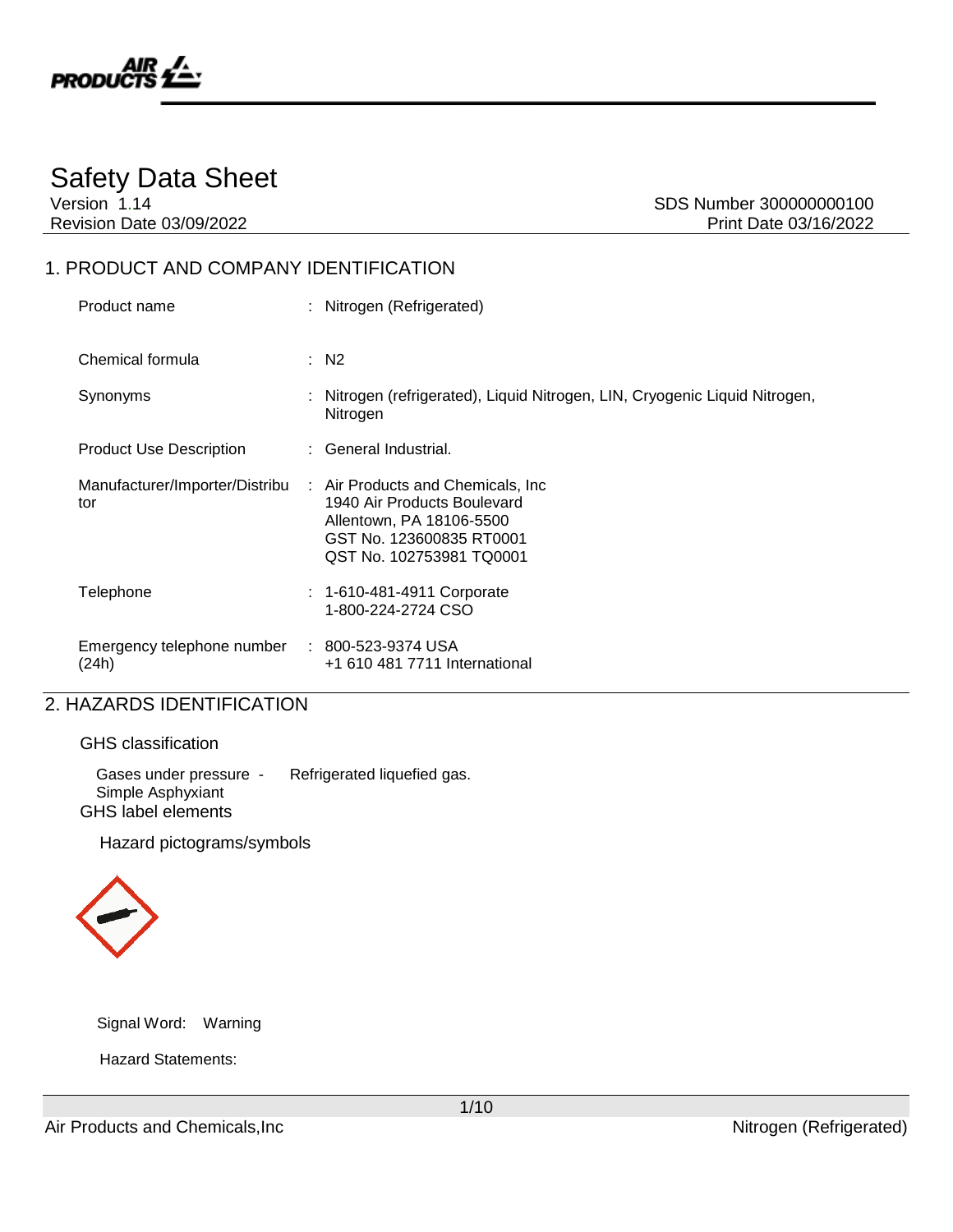H281:Contains refrigerated gas; may cause cryogenic burns or injury. Sim. Asphx.:May displace oxygen and cause rapid suffocation.

Precautionary Statements:

| Prevention | : P282: Wear cold insulating gloves/face shield/eye protection.                                                             |
|------------|-----------------------------------------------------------------------------------------------------------------------------|
| Response   | : P315 : Get immediate medical advice/attention.<br>P336: Thaw frosted parts with lukewarm water. Do not rub affected area. |
| Storage    | : P403: Store in a well-ventilated place.                                                                                   |

#### Other hazards not contributing to the classification

Extremely cold liquid and gas under pressure. Direct contact with liquid can cause frostbite. Can cause rapid suffocation. Avoid breathing gas. Self-contained breathing apparatus (SCBA) may be required.

### 3. COMPOSITION/INFORMATION ON INGREDIENTS

| Components | <b>CAS Number</b>                      | Concentration<br>'Volume) |
|------------|----------------------------------------|---------------------------|
| Nitrogen   | フフヘフ<br>ח דמ<br>·37-9<br>. .<br>$\sim$ | 100 %                     |

Concentration is nominal. For the exact product composition, please refer to technical specifications.

### 4. FIRST AID MEASURES

| General advice | : Remove victim to uncontaminated area wearing self-contained breathing<br>apparatus. Keep victim warm and rested. Call a doctor. Apply artificial<br>respiration if breathing stopped.                                                                                                   |  |  |
|----------------|-------------------------------------------------------------------------------------------------------------------------------------------------------------------------------------------------------------------------------------------------------------------------------------------|--|--|
| Eye contact    | : In the case of contact with eyes, rinse immediately with plenty of water and<br>seek medical advice.<br>Keep eye wide open while rinsing.                                                                                                                                               |  |  |
| Skin contact   | : In case of frostbite, obtain medical treatment immediately. As soon as practical,<br>place the affected area in a warm water bath - which has a temperature not to<br>exceed 40 °C (105 °F). Do not rub frozen parts as tissue damage may result.<br>Cover wound with sterile dressing. |  |  |
| Ingestion      | : Ingestion is not considered a potential route of exposure.                                                                                                                                                                                                                              |  |  |
| Inhalation     | : Move to fresh air. If breathing has stopped or is labored, give assisted<br>respirations. Supplemental oxygen may be indicated. If the heart has stopped,<br>trained personnel should begin cardiopulmonary resuscitation immediately. In                                               |  |  |
| $\bigcap$      |                                                                                                                                                                                                                                                                                           |  |  |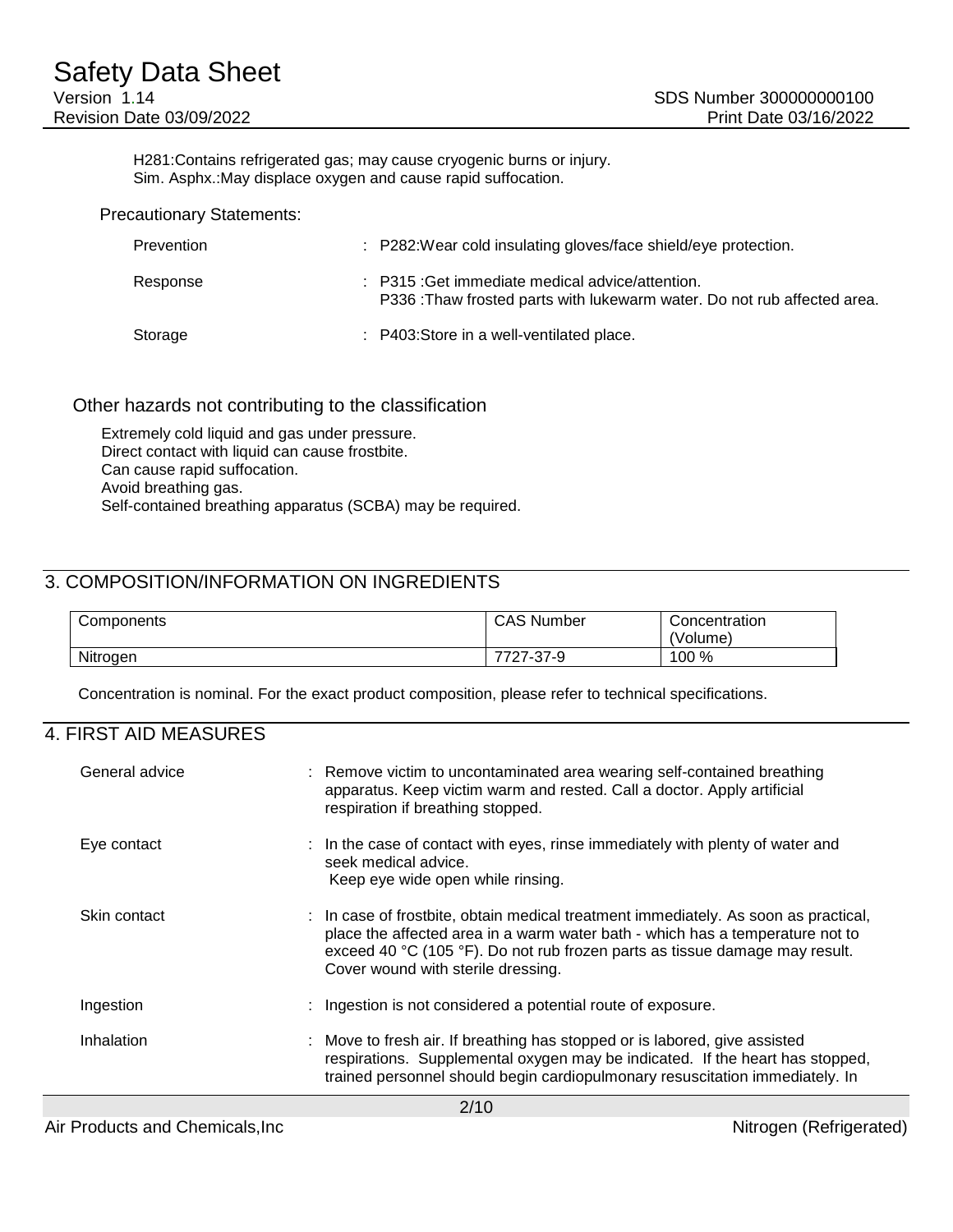case of shortness of breath, give oxygen.

| Most important               | : Exposure to oxygen deficient atmosphere may cause the following symptoms: |
|------------------------------|-----------------------------------------------------------------------------|
| symptoms/effects - acute and | Dizziness. Salivation. Nausea. Vomiting. Loss of mobility/consciousness.    |
| delayed                      |                                                                             |

Immediate Medical Attention and Special Treatment

| Treatment | : If exposed or concerned: Get medical attention/advice. |
|-----------|----------------------------------------------------------|
|           |                                                          |

# 5. FIRE-FIGHTING MEASURES

| Suitable extinguishing media                      | : The product itself does not burn.<br>Use extinguishing media appropriate for surrounding fire.                                                                                                                                                                                                 |
|---------------------------------------------------|--------------------------------------------------------------------------------------------------------------------------------------------------------------------------------------------------------------------------------------------------------------------------------------------------|
| Specific hazards                                  | : Spill will rapidly vaporize forming an oxygen deficient vapor cloud. Vapor cloud<br>may obscure visibility. Do not direct water spray at container vent. Move away<br>from container and cool with water from a protected position. Keep containers<br>and surroundings cool with water spray. |
| Special protective equipment<br>for fire-fighters | : Wear self contained breathing apparatus for fire fighting if necessary.                                                                                                                                                                                                                        |

# 6. ACCIDENTAL RELEASE MEASURES

| Personal Precautions,<br>Protective Equipment, and<br><b>Emergency Procedures</b> | Evacuate personnel to safe areas. Ventilate the area. Monitor oxygen level.<br>Wear self-contained breathing apparatus when entering area unless<br>atmosphere is proved to be safe.                                                                                                                                                                                                                |
|-----------------------------------------------------------------------------------|-----------------------------------------------------------------------------------------------------------------------------------------------------------------------------------------------------------------------------------------------------------------------------------------------------------------------------------------------------------------------------------------------------|
| Environmental precautions                                                         | : Prevent further leakage or spillage. Prevent from entering sewers, basements<br>and workpits, or any place where its accumulation can be dangerous. Do not<br>discharge into any place where its accumulation could be dangerous.                                                                                                                                                                 |
| Methods for cleaning up                                                           | $:$ Ventilate the area.                                                                                                                                                                                                                                                                                                                                                                             |
| Additional advice                                                                 | : If possible, stop flow of product. Increase ventilation to the release area and<br>monitor oxygen level. Vapor cloud may obscure visibility. Do not spray water<br>directly at leak. If leak is from cylinder or cylinder valve, call the emergency<br>telephone number. If the leak is in the user's system, close the cylinder valve<br>and safely vent the pressure before attempting repairs. |

### 7. HANDLING AND STORAGE

### **Handling**

Know and understand the properties and hazards of the product before use. Only experienced and properly instructed persons should handle compressed gases/cryogenic liquids. Before using the product, determine its identity by reading the label. Do not remove or deface labels provided by the supplier for the identification of the cylinder contents. Before connecting the container, check the complete gas system for suitability, particularly for pressure rating and materials. Before connecting the container for use, ensure that back feed from the system into the container is prevented. Close container valve after each use and when empty, even if still connected to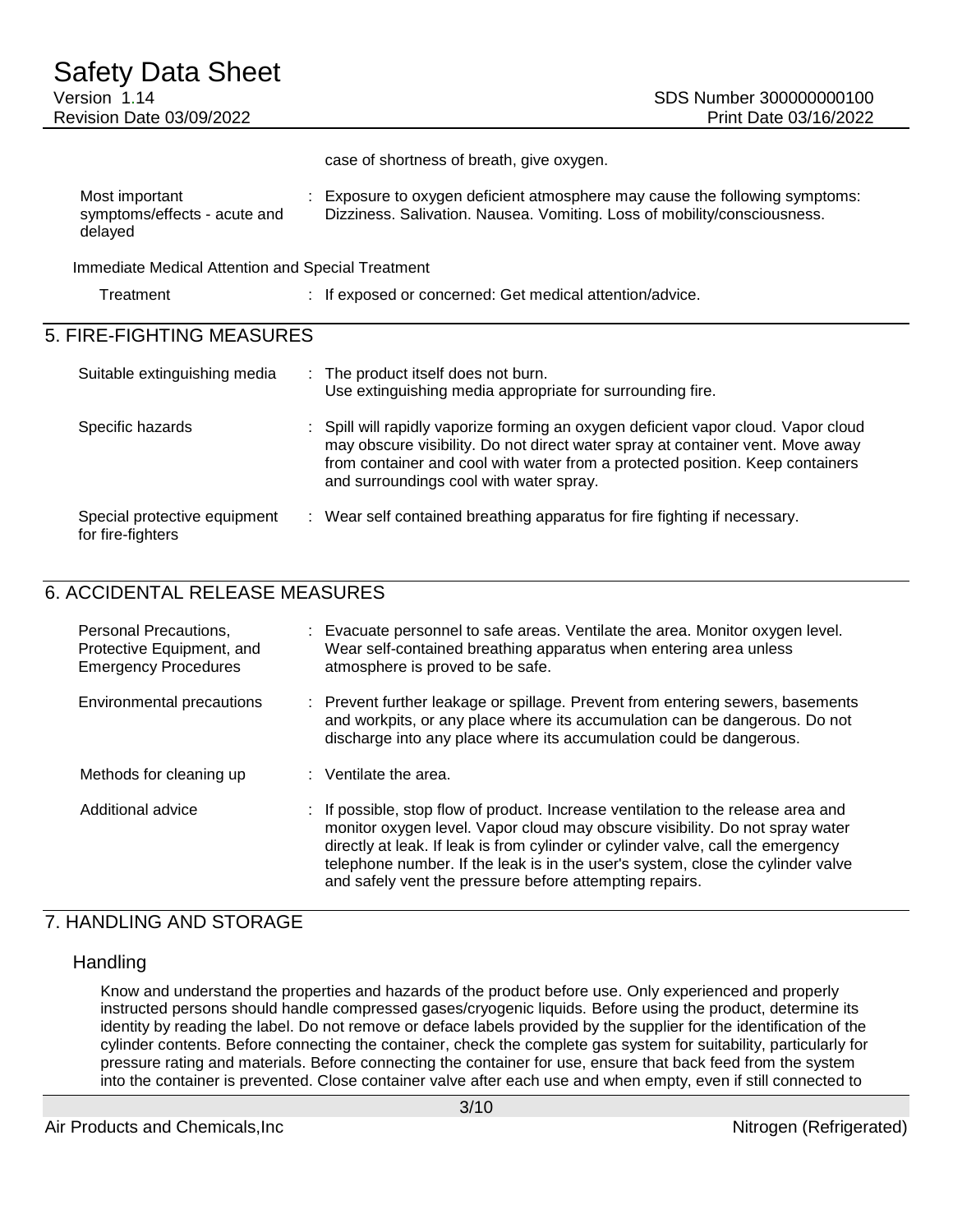equipment. Never attempt to repair or modify container valves or safety relief devices. Damaged valves should be reported immediately to the supplier. If user experiences any difficulty operating cylinder valve discontinue use and contact supplier. Do not remove or interchange connections. Ensure the complete gas system has been checked for leaks before use. Prevent entrapment of cryogenic liquid in closed systems not protected with relief device. A small quantity of liquid produces large volumes of vaporized gas at atmospheric pressure. Containers used in shipment, storage, and transfer of cryogenic liquid are specially designed, well-insulated containers equipped with a pressure relief device and valves to control pressure. Under normal conditions, these containers will periodically vent product to limit pressure buildup. Ensure that the container is in a well– ventilated area to avoid creating an oxygen–deficient atmosphere. Use adequate pressure relief in systems and piping to prevent pressure buildup; liquid in a closed container can generate extremely high pressures when vaporized by warming. Employ suitable pressure regulating devices on all containers when the gas is being emitted to systems with lower pressure rating than that of the container. Only transfer lines designed for cryogenic liquids shall be used. Do not subject containers to abnormal mechanical shock. When moving cylinders, even for short distances, use a cart (trolley, hand truck, etc.) designed to transport cylinders. When doubt exists as to the correct handling procedure for a particular gas, contact the supplier.

#### Storage

Use a back flow preventative device in the piping. Do not change or force fit connections. Close valve after each use and when empty. Always keep container in upright position. Read and follow the Safety Data Sheet (SDS) before use. Do not allow storage temperature to exceed 50°C (122°F). Containers should be stored in a purpose build compound which should be well ventilated, preferably in the open air. Full containers should be stored so that oldest stock is used first. Do not store in a confined space. Full and empty cylinders should be segregated. Store containers in location free from fire risk and away from sources of heat and ignition. Return empty containers in a timely manner. Stored containers should be periodically checked for general condition and leakage. Protect containers stored in the open against rusting and extremes of weather. Containers should not be stored in conditions likely to encourage corrosion. Cryogenic containers are equipped with pressure relief devices to control internal pressure. Under normal conditions these containers will periodically vent product. All vents should be piped to the exterior of the building. Observe all regulations and local requirements regarding storage of containers.

For further information on storage, handling, and use, consult Air Products' Safetygram 7: Liquid Nitrogen, available on our web site at www.airproducts.com.

### 8. EXPOSURE CONTROLS / PERSONAL PROTECTION

#### Engineering measures

Natural or mechanical to prevent oxygen deficient atmospheres below 19.5% oxygen. Keep self-contained breathing apparatus readily available for emergency use.

#### Personal protective equipment

| Respiratory protection | : Self contained breathing apparatus (SCBA) or positive pressure airline with<br>mask are to be used in oxygen-deficient atmosphere.<br>Air purifying respirators will not provide protection. Users of breathing<br>apparatus must be trained. |  |
|------------------------|-------------------------------------------------------------------------------------------------------------------------------------------------------------------------------------------------------------------------------------------------|--|
| Hand protection        | : Wear work gloves when handling gas containers.<br>If the operation involves possible exposure to a cryogenic liquid, wear loose<br>fitting thermal insulated or cryo-gloves.                                                                  |  |
| Eye protection         | : Safety glasses recommended when handling cylinders.                                                                                                                                                                                           |  |
| 4/10                   |                                                                                                                                                                                                                                                 |  |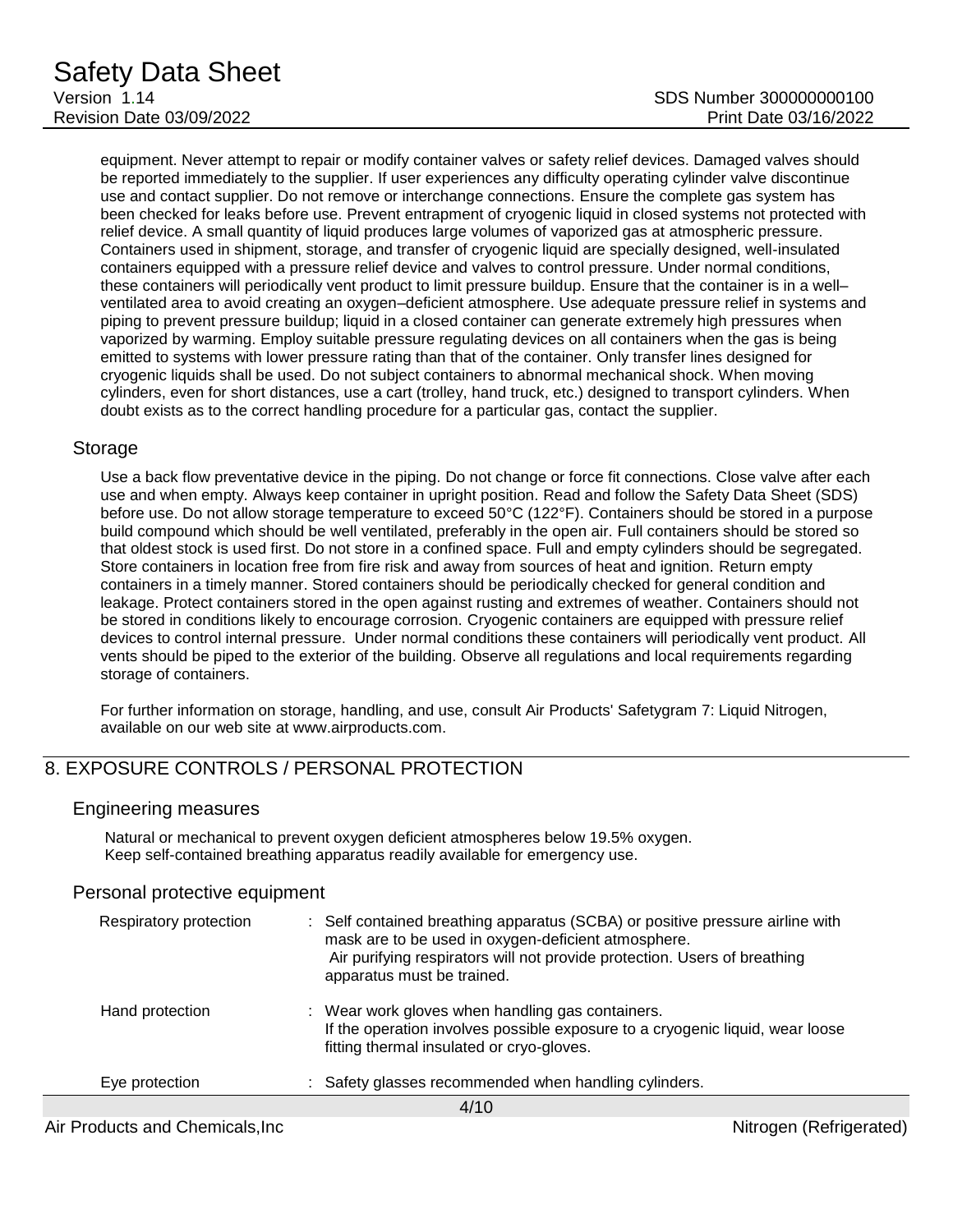| Safety Data Sheet<br>Version 1.14<br><b>Revision Date 03/09/2022</b> | SDS Number 300000000100<br>Print Date 03/16/2022                                                                                                                                                                                                                                                |
|----------------------------------------------------------------------|-------------------------------------------------------------------------------------------------------------------------------------------------------------------------------------------------------------------------------------------------------------------------------------------------|
|                                                                      | Protect eyes, face and skin from liquid splashes.<br>Wear goggles and a face shield when transfilling or breaking transfer<br>connections.                                                                                                                                                      |
| Skin and body protection                                             | : Never allow any unprotected part of the body to touch uninsulated pipes or<br>vessels which contain cryogenic fluids. The extremely cold metal will cause the<br>flesh to stick fast and tear when one attempts to withdraw from it.<br>Safety shoes are recommended when handling cylinders. |
| Special instructions for<br>protection and hygiene                   | : Ensure adequate ventilation, especially in confined areas.                                                                                                                                                                                                                                    |

| Remarks | Simple asphyxiant. |
|---------|--------------------|
|---------|--------------------|

# 9. PHYSICAL AND CHEMICAL PROPERTIES

| Appearance                                           | : Liquefied gas. Colorless.                            |
|------------------------------------------------------|--------------------------------------------------------|
| Odor                                                 | No odor warning properties.                            |
| Odor threshold                                       | No data available.                                     |
| pH                                                   | Not applicable.                                        |
| Melting point/range                                  | : $-346$ °F ( $-210$ °C)                               |
| Boiling point/range                                  | : $-321$ °F (-196 °C)                                  |
| Flash point                                          | Not applicable.                                        |
| Evaporation rate                                     | : Not applicable.                                      |
| Flammability (solid, gas)                            | Refer to product classification in Section 2           |
| Upper/lower<br>explosion/flammability limit          | No data available.                                     |
| Vapor pressure                                       | Not applicable.<br>÷.                                  |
| Water solubility                                     | $0.02$ g/l<br>÷.                                       |
| Relative vapor density                               | $\therefore$ 0.97 (air = 1) Lighter or similar to air. |
| Relative density                                     | $0.8$ (water = 1)                                      |
| Partition coefficient: n-<br>octanol/water [log Kow] | Not applicable.                                        |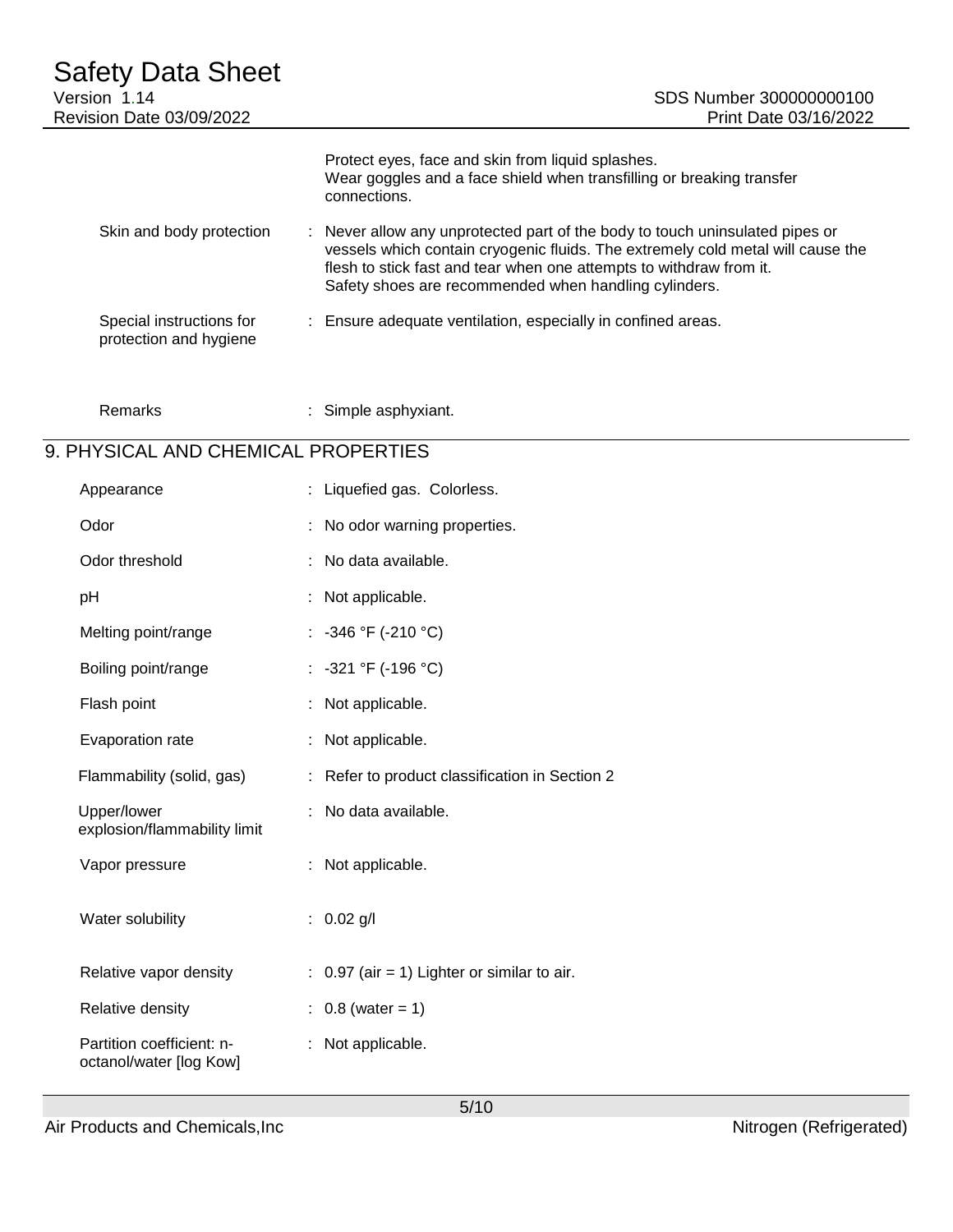| Auto-ignition temperature | : No data available. |
|---------------------------|----------------------|
| Decomposition temperature | : No data available. |
| Viscosity                 | : Not applicable.    |
| Molecular Weight          | $: 28$ g/mol         |

# 10. STABILITY AND REACTIVITY

| <b>Chemical Stability</b>                        | : Stable under normal conditions.                                                                                                                                                                                                                              |
|--------------------------------------------------|----------------------------------------------------------------------------------------------------------------------------------------------------------------------------------------------------------------------------------------------------------------|
| Conditions to avoid                              | $\therefore$ No data available.                                                                                                                                                                                                                                |
| Materials to avoid                               | : Materials such as carbon steel, low alloy carbon steel and plastic become brittle<br>at low temperatures and are subject to failure. Use appropriate materials<br>compatible with the cryogenic conditions present in refrigerated liquefied gas<br>systems. |
| Hazardous decomposition<br>products              | : Under normal conditions of storage and use, hazardous decomposition<br>products should not be produced.                                                                                                                                                      |
| Possibility of hazardous<br>Reactions/Reactivity | $:$ No data available.                                                                                                                                                                                                                                         |

# 11. TOXICOLOGICAL INFORMATION

### 11.1. Information on toxicological effects

| Likely routes of exposure  |                                                                                                                                                                                                                                                                                      |  |  |  |
|----------------------------|--------------------------------------------------------------------------------------------------------------------------------------------------------------------------------------------------------------------------------------------------------------------------------------|--|--|--|
| Effects on Eye             | : Contact with liquid may cause cold burns/frostbite.                                                                                                                                                                                                                                |  |  |  |
| Effects on Skin            | : Contact with liquid may cause cold burns/frostbite. May cause severe frostbite.                                                                                                                                                                                                    |  |  |  |
| Inhalation Effects         | : In high concentrations may cause asphyxiation. Symptoms may include loss of<br>mobility/consciousness. Victim may not be aware of asphyxiation. Asphyxiation<br>may bring about unconsciousness without warning and so rapidly that victim<br>may be unable to protect themselves. |  |  |  |
| Ingestion Effects          | : Ingestion is not considered a potential route of exposure.                                                                                                                                                                                                                         |  |  |  |
| Symptoms                   | Exposure to oxygen deficient atmosphere may cause the following symptoms:<br>Dizziness. Salivation. Nausea. Vomiting. Loss of mobility/consciousness.                                                                                                                                |  |  |  |
| Acute toxicity             |                                                                                                                                                                                                                                                                                      |  |  |  |
| <b>Acute Oral Toxicity</b> | : No data is available on the product itself.                                                                                                                                                                                                                                        |  |  |  |
| Inhalation                 | : No data is available on the product itself.                                                                                                                                                                                                                                        |  |  |  |
| 6/10                       |                                                                                                                                                                                                                                                                                      |  |  |  |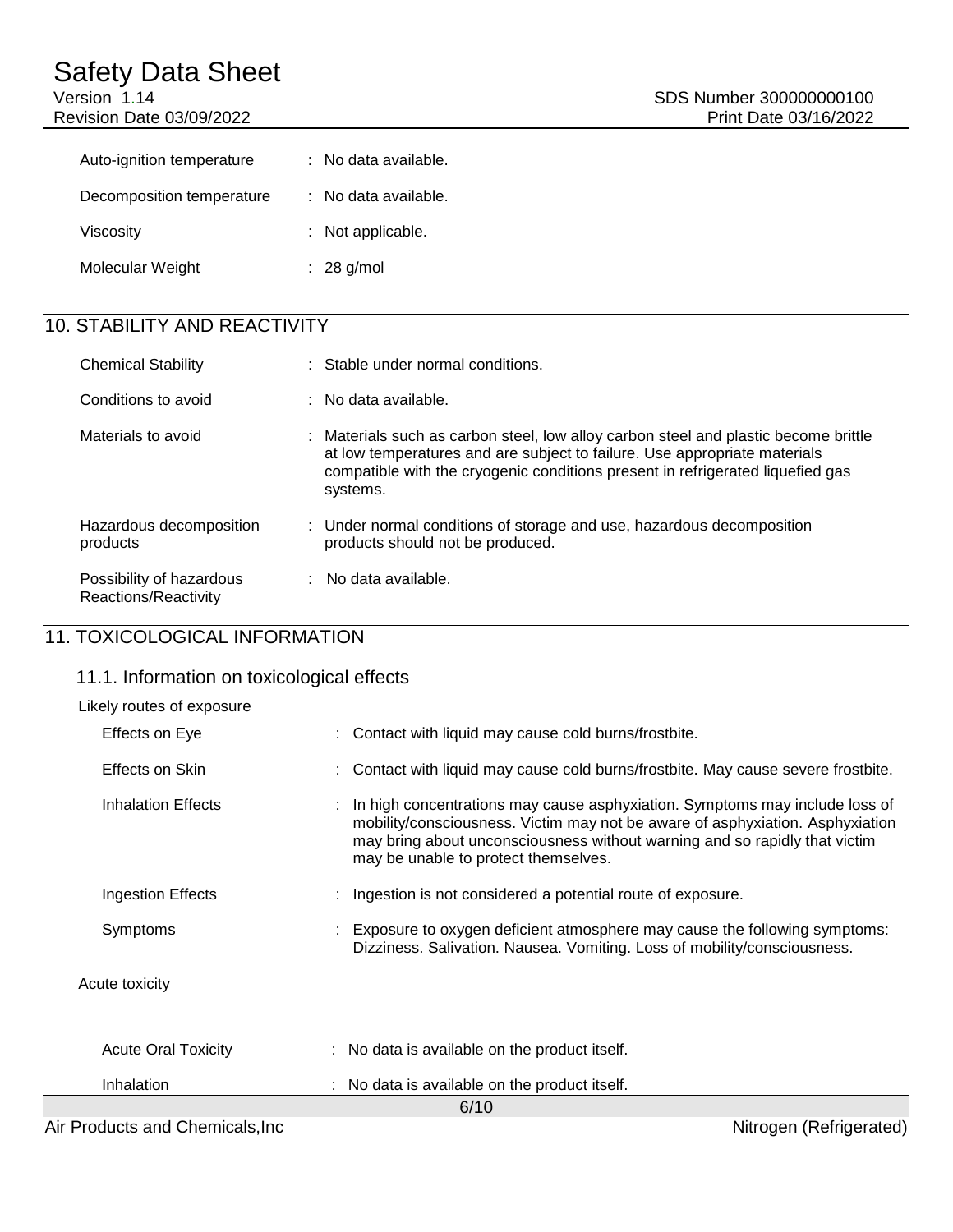| Acute Dermal Toxicity                                                             | : No data is available on the product itself. |
|-----------------------------------------------------------------------------------|-----------------------------------------------|
| Skin corrosion/irritation                                                         | : No data available.                          |
| Serious eye damage/eye<br>irritation                                              | $:$ No data available.                        |
| Sensitization.                                                                    | $:$ No data available.                        |
| Chronic toxicity or effects from long term exposures                              |                                               |
| Carcinogenicity                                                                   | $:$ No data available.                        |
| Reproductive toxicity                                                             | : No data is available on the product itself. |
| Germ cell mutagenicity                                                            | : No data is available on the product itself. |
| Specific target organ systemic : No data available.<br>toxicity (single exposure) |                                               |
| Specific target organ systemic<br>toxicity (repeated exposure)                    | : No data available.                          |
| Aspiration hazard                                                                 | $:$ No data available.                        |

Delayed and Immediate Effects and Chronic Effects from Short and Long Term Exposure

Not applicable.

# 12. ECOLOGICAL INFORMATION

| Ecotoxicity effects           |   |                                                                                    |
|-------------------------------|---|------------------------------------------------------------------------------------|
| Aquatic toxicity              |   | : Not applicable.                                                                  |
| Toxicity to other organisms   | ÷ | Not applicable.                                                                    |
| Persistence and degradability |   |                                                                                    |
| Biodegradability              |   | : No data is available on the product itself.                                      |
| Mobility                      |   | Because of its high volatility, the product is unlikely to cause ground pollution. |
| <b>Bioaccumulation</b>        |   | : Refer to Section 9 "Partition Coefficient (n-octanol/water)".                    |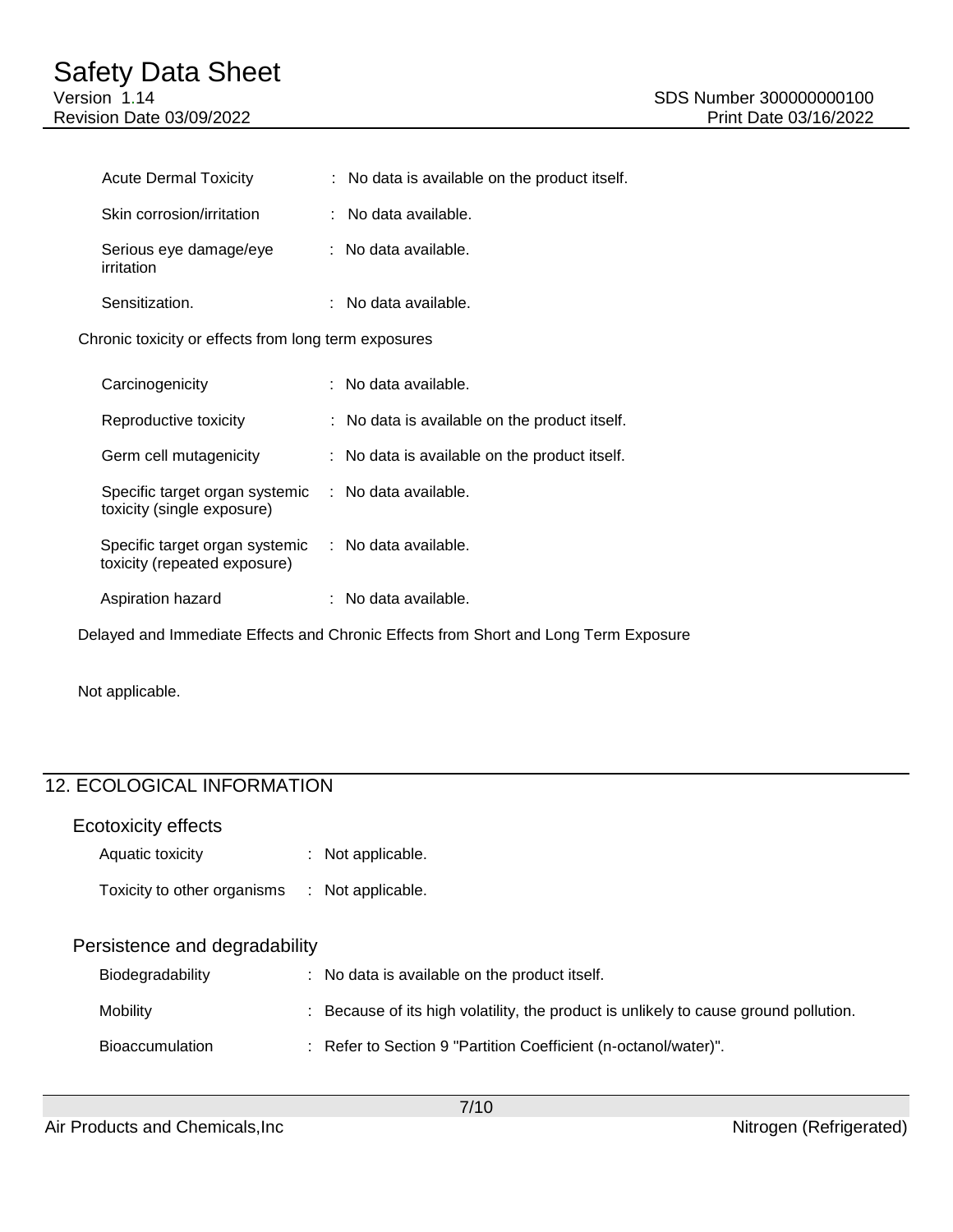### 13. DISPOSAL CONSIDERATIONS

| Waste from residues / unused<br>products | : Return unused product in original cylinder to supplier. Contact supplier if<br>quidance is required. |
|------------------------------------------|--------------------------------------------------------------------------------------------------------|
| Contaminated packaging                   | : Return cylinder to supplier.                                                                         |

### 14. TRANSPORT INFORMATION

#### DOT

| UN/ID No.                | $:$ UN1977                      |
|--------------------------|---------------------------------|
| Proper shipping name     | : Nitrogen, refrigerated liquid |
| <b>Class or Division</b> | $\therefore$ 2.2                |
| Label(s)                 | $\therefore$ 2.2                |
| Marine Pollutant         | : No                            |

#### IATA

| UN/ID No.                | $:$ UN1977                      |
|--------------------------|---------------------------------|
| Proper shipping name     | : Nitrogen, refrigerated liquid |
| <b>Class or Division</b> | $\therefore$ 2.2                |
| Label(s)                 | .22                             |
| <b>Marine Pollutant</b>  | : No                            |

#### IMDG

| UN/ID No.                | $:$ UN1977                      |
|--------------------------|---------------------------------|
| Proper shipping name     | : NITROGEN, REFRIGERATED LIQUID |
| <b>Class or Division</b> | $\therefore$ 2.2                |
| Label(s)                 | $\therefore$ 2.2                |
| <b>Marine Pollutant</b>  | : No                            |

#### TDG

| UN/ID No.                | $:$ UN1977                      |
|--------------------------|---------------------------------|
| Proper shipping name     | : NITROGEN, REFRIGERATED LIQUID |
| <b>Class or Division</b> | $\therefore$ 2.2                |
| Label(s)                 | .22                             |
| <b>Marine Pollutant</b>  | : No                            |

#### Further Information

Avoid transport on vehicles where the load space is not separated from the driver's compartment. Ensure vehicle driver is aware of the potential hazards of the load and knows what to do in the event of an accident or an emergency. The transportation information is not intended to convey all specific regulatory data relating to this material. For complete transportation information, contact customer service.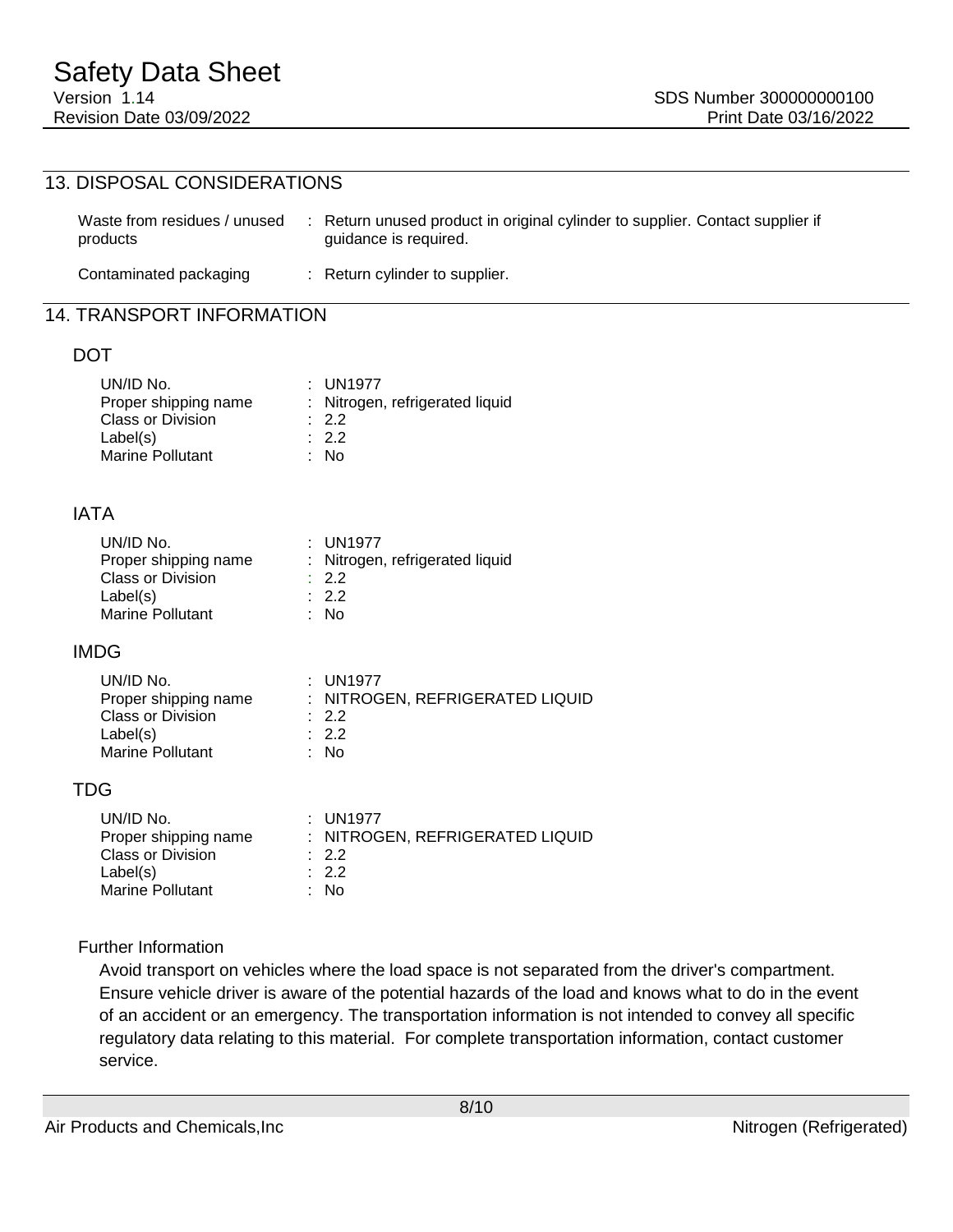# 15. REGULATORY INFORMATION

Toxic Substance Control Act (TSCA) 12(b) Component(s):

None.

| Country     | <b>Regulatory list</b> | Notification           |
|-------------|------------------------|------------------------|
| <b>USA</b>  | <b>TSCA</b>            | Included on Inventory. |
| EU          | <b>EINECS</b>          | Included on Inventory. |
| Canada      | <b>DSL</b>             | Included on Inventory. |
| Australia   | <b>AICS</b>            | Included on Inventory. |
| South Korea | ECL.                   | Included on Inventory. |
| China       | <b>SEPA</b>            | Included on Inventory. |
| Philippines | <b>PICCS</b>           | Included on Inventory. |
| Japan       | <b>ENCS</b>            | Included on Inventory. |

EPA SARA Title III Section 312 (40 CFR 370) Hazard Classification Acute Health Hazard

EPA SARA Title III Section 313 (40 CFR 372) Component(s) above 'de minimus' level None.

US. California Safe Drinking Water & Toxic Enforcement Act (Proposition 65) This product does not contain any chemicals known to State of California to cause cancer, birth defects or any other harm.

### 16. OTHER INFORMATION

#### NFPA Rating

| Health<br><b>Fire</b><br>Instability<br>Special | $\therefore$ 3<br>$\therefore$ 0<br>$\colon 0$<br>: SA    |
|-------------------------------------------------|-----------------------------------------------------------|
| <b>HMIS Rating</b>                              |                                                           |
| Health<br>Flammability<br>Physical hazard       | $\therefore$ 3<br>$\therefore$ 0<br>$\therefore$ 2        |
| Prepared by                                     | : Air Products and Chemicals, Inc. Global EH&S Department |
| Telephone                                       | : 1-610-481-4911 Corporate<br>1-800-224-2724 CSO          |
| <b>Preparation Date</b>                         | : 03/16/2022                                              |